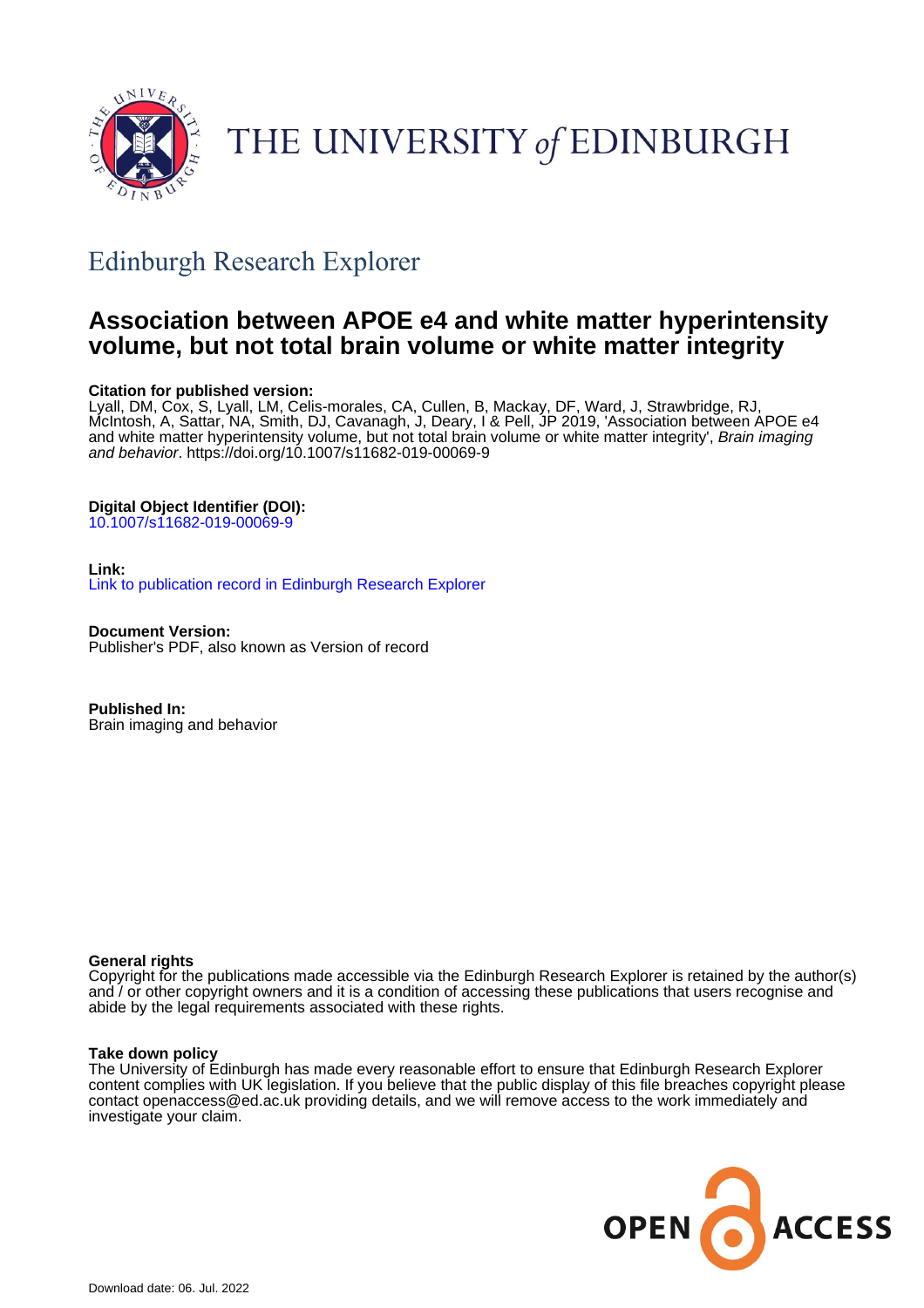#### ORIGINAL RESEARCH



# Association between APOE e4 and white matter hyperintensity volume, but not total brain volume or white matter integrity

Donald M. Lyall<sup>1</sup>  $\odot$  · Simon R. Cox<sup>2</sup> · Laura M. Lyall<sup>1</sup> · Carlos Celis-Morales<sup>3</sup> · Breda Cullen<sup>1</sup> · Daniel F. Mackay<sup>1</sup> · Joey Ward<sup>1</sup> • Rona J. Strawbridge<sup>1,4</sup> • Andrew M. McIntosh<sup>2</sup> • Naveed Sattar<sup>3</sup> • Daniel J. Smith<sup>1</sup> • Jonathan Cavanagh<sup>1</sup> • Ian J. Deary<sup>2</sup>  $\cdot$  Jill P. Pell<sup>1</sup>

C The Author(s) 2019

#### Abstract

Apolipoprotein (*APOE*) e4 genotype is an accepted risk factor for accelerated cognitive aging and dementia, though its neurostructural substrates are unclear. The deleterious effects of this genotype on brain structure may increase in magnitude into older age. This study aimed to investigate in UK Biobank the association between APOE e4 allele presence vs. absence and brain imaging variables that have been associated with worse cognitive abilities; and whether this association varies by cross-sectional age. We used brain magnetic resonance imaging (MRI) and genetic data from a general-population cohort: the UK Biobank ( $N = 8395$ ) after exclusions). We adjusted for the covariates of age in years, sex, Townsend social deprivation scores, smoking history and cardiometabolic diseases. There was a statistically significant association between APOE e4 genotype and increased (i.e. worse) white matter (WM) hyperintensity volumes (standardised beta =  $0.088$ ,  $95\%$  confidence intervals =  $0.036$  to  $0.139$ ,  $P = 0.001$ ), a marker of poorer cerebrovascular health. There were no associations with left or right hippocampal, total grey matter (GM) or WM volumes, or WM tract integrity indexed by fractional anisotropy (FA) and mean diffusivity (MD). There were no statistically significant interactions with age. Future research in UK Biobank utilising intermediate phenotypes and longitudinal imaging hold significant promise for this area, particularly pertaining to APOE e4's potential link with cerebrovascular contributions to cognitive aging.

Keywords Aging . APOE . Epidemiology . Genetic association studies . MRI

Electronic supplementary material The online version of this article (<https://doi.org/10.1007/s11682-019-00069-9>) contains supplementary material, which is available to authorized users.

- $\boxtimes$  Donald M. Lyall [Donald.Lyall@Glasgow.ac.uk](mailto:Donald.Lyall@Glasgow.ac.uk)
- $\boxtimes$  Simon R. Cox [Simon.Cox@ed.ac.uk](mailto:Simon.Cox@ed.ac.uk)
- <sup>1</sup> Institute of Health & Wellbeing, University of Glasgow, 1 Lilybank Gardens, G12 8RZ, Glasgow, Scotland, UK
- <sup>2</sup> Centre for Cognitive Ageing and Cognitive Epidemiology, University of Edinburgh, Scotland, UK
- <sup>3</sup> Institute of Cardiovascular and Medical Sciences, University of Glasgow, Scotland, UK
- <sup>4</sup> Department of Medicine Solna, Karolinska Institute, Stockholm, Sweden

# Introduction

Variation at the APOE genetic locus is an established risk factor for Alzheimer's disease (AD) (Lutz et al. [2010](#page-8-0)), and cognitive decline in domains of memory, information processing speed and overall cognitive function  $({\cal C}g)$  (Wisdom et al. [2011](#page-9-0)). The e4 allele, which typically has a frequency of around 15% in Caucasian/European populations (Eisenberg et al. [2010](#page-8-0)), is known as the 'risk' allele, vs. the neutral e3 allele (typical frequency 78%) and possibly protective e2 allele (frequency 6%). The APOE locus's main function relates to lipid/ cholesterol metabolism, which is pleiotropic for several biological functions including neuronal migration, axon guidance, and the clearance of amyloid beta plaques – which characterise AD - in the brain (Holtzman et al. [2012](#page-8-0)).

There is evidence that the effects of APOE e4 variation on brain functioning increase across the lifespan, i.e. differences between e4 carriers vs. non-carriers in terms of cognitive ability become more pronounced with older age regardless of outright dementia (Schiepers et al. [2011\)](#page-9-0). Davies et al. [\(2015](#page-8-0)) reported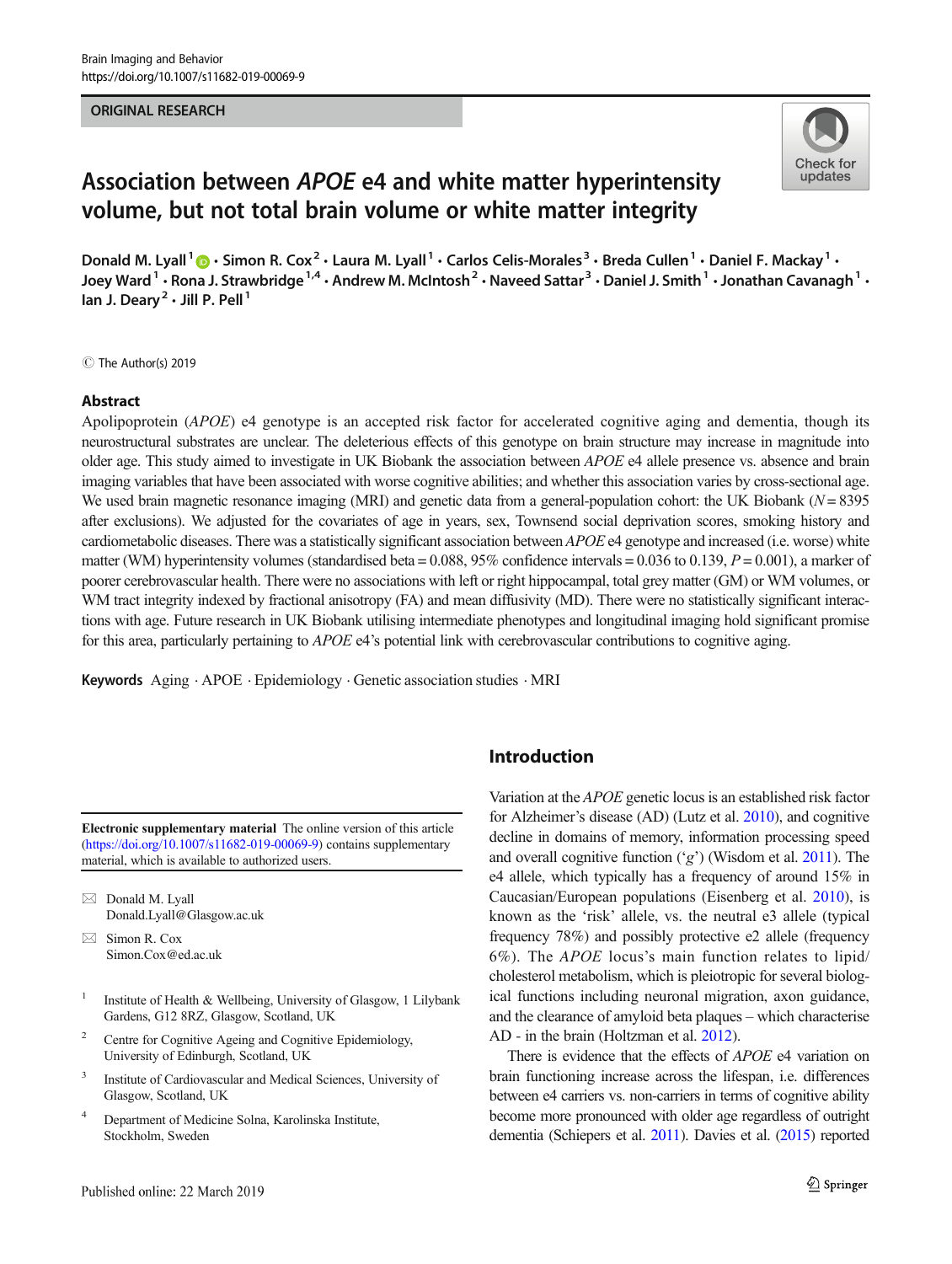data from the CHARGE consortium where in 53,949 European participants from 31 different cohorts (aged >45 years and nondemented), the strength of association between rs10119 (in the APOE genetic region) and a general factor of fluid cognitive function, increased linearly with the mean age of each cohort (Pearson's  $r = -0.42$ ,  $P = 0.022$ ). Similarly, a report that included data from the Generation Scotland cohort (Marioni et al. [2015\)](#page-9-0)  $(n = 18,337)$  reported significant negative associations between APOE e4 allele presence and tests scores on Logical memory (standardized beta =  $-0.095$ ,  $P = 0.003$ ), and Digit symbol coding (standardized beta =  $-0.087$ ,  $P = 0.004$ ); however this was only significant in participants aged 60 years or over. We recently investigated potential APOE e4 genotype-by-age interaction on cognitive function in UK Biobank (n =  $\sim$ 111 k) (Lyall et al. [2016b](#page-9-0)); there were no statistically significant interactions; however there are concerns over the potential imprecision and reliability in the novel UK Biobank baseline cognitive tests (Lyall et al. [2016a\)](#page-8-0), which means that result may be an underestimate of the potential true effect. Overall, recent research warrants further study into the potential structural brain substrates of the APOE e4 effect into older age.

It is important to understand the neurobiological underpinnings of the potential age-related deleterious effects of APOE e4 on brain function. The integrity of connective WM tracts in the brain is associated with overall cognitive function (Penke et al. [2012\)](#page-9-0). The hippocampus is a known brain substrate of memory loss, one of the key symptoms of AD, and is the first site to show evidence of amyloid beta plaques (Reilly et al. [2003\)](#page-9-0). Total brain volumes, including total GM and WM volumes are significantly associated with changes in cognitive function (Royle et al. [2013](#page-9-0)). Brain WM hyperintensities are a major substrate of age-related cognitive decline and cerebrovascular disease (Debette and Markus [2010](#page-8-0)), and common in AD (Paternoster et al. [2009\)](#page-9-0).

Investigating associations between APOE genotype and MRI markers is a topic of intense research, but studies involving structural neuroimaging parameters have not produced consistent re-sults (Scarmeas and Stern [2006](#page-9-0)). Whereas e4 carriers appear to be at increased risk of hippocampal atrophy (Manning et al. [2014\)](#page-9-0), worse WM microstructural integrity (Slattery et al. [2017](#page-9-0)) and selective GM atrophy (Pievani et al. [2009\)](#page-9-0) in the context of pathological aging (such as AD and mild cognitive impairment), there is less clarity with respect to MRI markers in non-pathological aging. For example, null associations are reported for APOE genotype and cross-sectional hippocampal volume (Ferencz et al. [2013;](#page-8-0) Jack et al. [1998;](#page-8-0) Killiany et al. [2002](#page-8-0); Lyall et al. [2013](#page-8-0); Manning et al. [2014;](#page-9-0) Schuff et al. [2009](#page-9-0)), brain atrophy (Cherbuin et al. [2008](#page-7-0)), GM volume (Cherbuin et al. [2008\)](#page-7-0) and some WM measures (Lyall et al. [2014](#page-8-0), [2015\)](#page-8-0), though APOE e4 carriers exhibited greater WM hyperintensity growth over a 3-year period in older age when compared to non-e4 carriers (Cox et al. [2017](#page-8-0)). A meta-analysis  $(n = 8917)$  reported that e4 genotype is associated with greater burden of MRI

markers associated with cerebrovascular disease (cerebral microbleeds (Schilling et al. [2013](#page-9-0))). However, many prior studies possess low statistical power with which to detect subtle effects specifically in mid- and later-life, and thus it is unclear whether APOE status is unrelated to non-pathological brain aging, or whether subtler differences exist which prior studies have been unable to reliably quantify. It is possible on the other hand that APOE e4 has a stable association with poorer brain health which is not more pronounced in older age (Heise et al. [2011\)](#page-8-0).

The UK Biobank cohort is a large prospective cohort of whom at the time of writing around 13,000 have genetic and MRI data (prior to exclusions). This report aims to test for an effect of APOE e4 genotype carrier status on specific brain imaging phenotypes in UK Biobank, and whether that association interacts with age. The large sample N improves the potential reliability of association estimates herein, compared with smaller reports as well as statistical power to detect small effects. We examined several specific brain imaging phenotypes based on apriori hypotheses described above: left and right hippocampal volumes, total GM and WM volumes, WM hyperintensity volumes, and brain white matter tract integrity metrics.

It is hypothesized that for each brain phenotype, the association between APOE e4 genotype will be in the deleterious direction (i.e. lower scores for all except WM hyperintensity volumes and tract mean diffusivity, for which higher scores are worse), and interact with age where the association becomes larger in older participants (on average). We assessed the phenotypes of: two latent measures of WM tract integrity derived from tract-specific FA ('gFA') and MD ('gMD'); total GM; total WM; total WM hyperintensity volume and hippocampal vol $u$ mes (all volumes in millimetres<sup>3</sup>). This will enable us to quantify, with considerable statistical power whether the effect of APOE e4 genotype on brain phenotypes of relevance to cognitive decline and AD is stronger in older age.

#### Methods

#### Study design and participants

The UK Biobank cohort is a large prospective cohort of 502,628 participants with phenotypic information. All participants attended one of 22 assessment centres from 2006 to 2010 where they completed a series of physical, sociodemographic, and medical assessments (Sudlow et al. [2015](#page-9-0)). In 2014, MRI scanning of baseline participants began, and this is ongoing until around 100,000 participants have been scanned. As of November 2017,  $n = 12,931$  have MRI data derived by UK Biobank.

#### Genetic data

UK Biobank genotyping was conducted by Affymetrix using a bespoke BiLEVE Axiom array for ∼50,000 participants and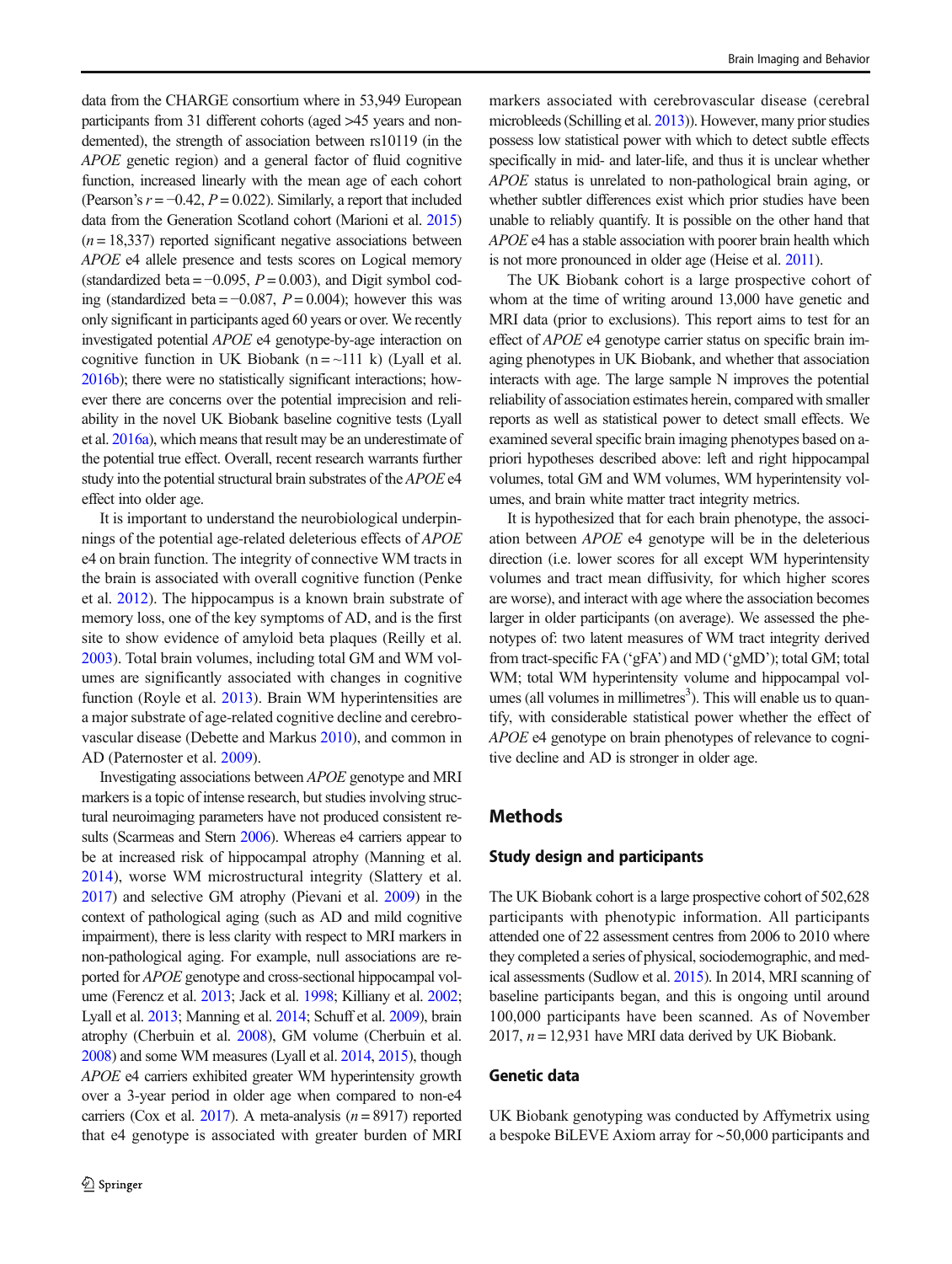the remaining ∼450,000 on the Affymetrix UK Biobank Axiom array. All genetic data were quality controlled by UK Biobank (Bycroft et al. [2017](#page-7-0)). The APOE e genotype is directly genotyped. Further information on the genotyping process is available ([http://www.ukbiobank.ac.uk/scientists-3/](http://www.ukbiobank.ac.uk/scientists-3/genetic-data) [genetic-data](http://www.ukbiobank.ac.uk/scientists-3/genetic-data)), including detailed technical documentation ([https://biobank.ctsu.ox.ac.uk/crystal/docs/genotyping\\_](https://biobank.ctsu.ox.ac.uk/crystal/docs/genotyping_sample_workflow.pdf) [sample\\_workflow.pdf\)](https://biobank.ctsu.ox.ac.uk/crystal/docs/genotyping_sample_workflow.pdf). The two APOE e SNPs – rs7412 and rs429358 – were both in Hardy Weinberg equilibrium ( $P > 0$ . 05) assessed with PLINK V1.90 (Purcell et al. [2007](#page-9-0)).

#### MRI data

An average of four years after initial recruitment, a subset of UK Biobank participants also underwent head MRI on the same scanner at a single site (Cox et al. [2016\)](#page-8-0). The release of brain MRI data as of August 2017 is the subject of the current study. All brain imaging data used here was processed and quality checked by UK Biobank (Alfaro-Almagro et al. [2017;](#page-7-0) Miller et al. [2016](#page-9-0)) and available in the form of Imaging Derived Phenotypes (IDPs). Details on the UK Biobank imaging acquisition and processing including WM/GM and hippocampal segmentation, and on the WM diffusion processing, are freely available from three sources: the UK Biobank protocol: <http://biobank.ctsu.ox.ac.uk/crystal/refer.cgi?id=2367> and documentation: [http://biobank.ctsu.ox.ac.uk/crystal/refer.](http://biobank.ctsu.ox.ac.uk/crystal/refer.cgi?id=1977) [cgi?id=1977](http://biobank.ctsu.ox.ac.uk/crystal/refer.cgi?id=1977) and has been described elsewhere (Cox et al. [2016;](#page-8-0) Miller et al. [2016](#page-9-0)). The total WM and GM variables were segmented automatically using FAST (Zhang et al. [2001\)](#page-9-0) and were normalised for skull size based on the T1 MR scan (see open-access MRI protocol, pp.11; [https://](https://biobank.ctsu.ox.ac.uk/crystal/docs/brain_mri.pdf) [biobank.ctsu.ox.ac.uk/crystal/docs/brain\\_mri.pdf\)](https://biobank.ctsu.ox.ac.uk/crystal/docs/brain_mri.pdf). Total WM hyperintensity volumes were calculated based on T1 and T2 FLAIR, derived by UK Biobank using the Brain Intensity Abnormality Classification Algorithm (BIANCA) (Griffanti et al. [2016\)](#page-8-0) with the procedure detailed by Miller et al. [\(2016](#page-9-0)). WM hyperintensity volumes were log-transformed here due to a positively skewed distribution.

FA and MD are commonly-derived WM tract integrity variables which describe the directional coherence and magnitude of water molecule diffusion, respectively. Water molecules tend to diffuse with greater directional coherence and lower magnitude when constrained by tightly-packed fibres (such as well-myelinated axons) as well as by cell membranes, microtubules and other structures; lower FA and higher MD are generally considered to reflect poorer/less 'healthy' white matter (Jones et al. [2013](#page-8-0)). We constructed general factors of FA (gFA) and MD (gMD) using principal components analy-sis based on 22 tracts (Cox et al. [2016](#page-8-0)). These general measures reflect the high degree of shared microstructural properties across major white matter tracts in the brain; as found in this cohort, and various other groups (Alloza et al. [2016;](#page-7-0) Cox et al. [2016;](#page-8-0) Penke et al. [2012](#page-9-0); Telford et al. [2017\)](#page-9-0). Inspection

of eigenvalues showed clear single unrotated factor solutions for gFA (eigenvalue = 12.83,  $r^2 = 58\%$ ) and gMD (eigenvalue = 13.76,  $r^2 = 63\%$ ). All brain MRI metrics were transformed into Z-scores based on the final analysis sample to ease interpretation.

#### **Covariates**

UK Biobank derived a Townsend deprivation score for all participants immediately prior to baseline; calculated from data on car ownership, household overcrowding, owneroccupation and unemployment aggregated for postcodes of residence (Townsend [1998\)](#page-9-0). Higher Townsend scores equate to higher levels of area-based socioeconomic deprivation. Participants were asked during the baseline and MRI assessments about any previous or current cardiometabolic conditions that had been diagnosed by their doctor. Specifically, participants were asked whether their doctor had diagnosed each of myocardial infarction, angina, hypertension, diabetes or stroke (individually). We defined CHD as either myocardial infarction (MI) or angina. Smoking was classified as never, previous, or current smoker based on self-report; we simplified this into a binary ever (previous plus current) vs. never variable. We excluded participants that stated only 'prefer not to answer' for disease and smoking variables: less than 1% of the sample.

#### **Exclusions**

There were 12,662 participants with APOE e genotype and brain MRI data. We excluded participants with non-white British ancestry, self-report vs. genetic sex mismatch, putative sex chromosomal aneuploidy, excess heterozygosity, and missingness rate  $> 0.1$ . This left  $n = 11,065$ . We removed participants who reported a neurological condition at baseline or scan visit  $(-5\%)$ ; Supplementary Table 1); the inclusion of which could drive type-1 errors due to skewed results. We accounted for relatedness between participants by selecting one random participant for analysis from sets where two or more individuals were 1st cousins or closer. This left 8395 participants for whom genotype frequencies of APOE e were e2/e2  $n = 48$  (1%), e2/e3  $n = 1032$  (12%), e2/e4 = 208 (2%), e3/e3 = 4960 (59%), e3/e4  $n = 1958$  (23%) and e4/e4  $n = 189$ (2%). As a check, participants were split into age groups (under 50; 50 to 59; 60 and over): a chi square test showed no significant difference in e4 frequency ( $p = 0.148$ ). These statistics are shown in Supplementary Table 2.

#### Analysis

We used an e4+ dominant model of e3/e4 and e4/e4 collated vs. e2/e2, e2/e3 and e3/e3 collated; e2/e4 is usually removed because it has potentially risk and protective alleles (Wisdom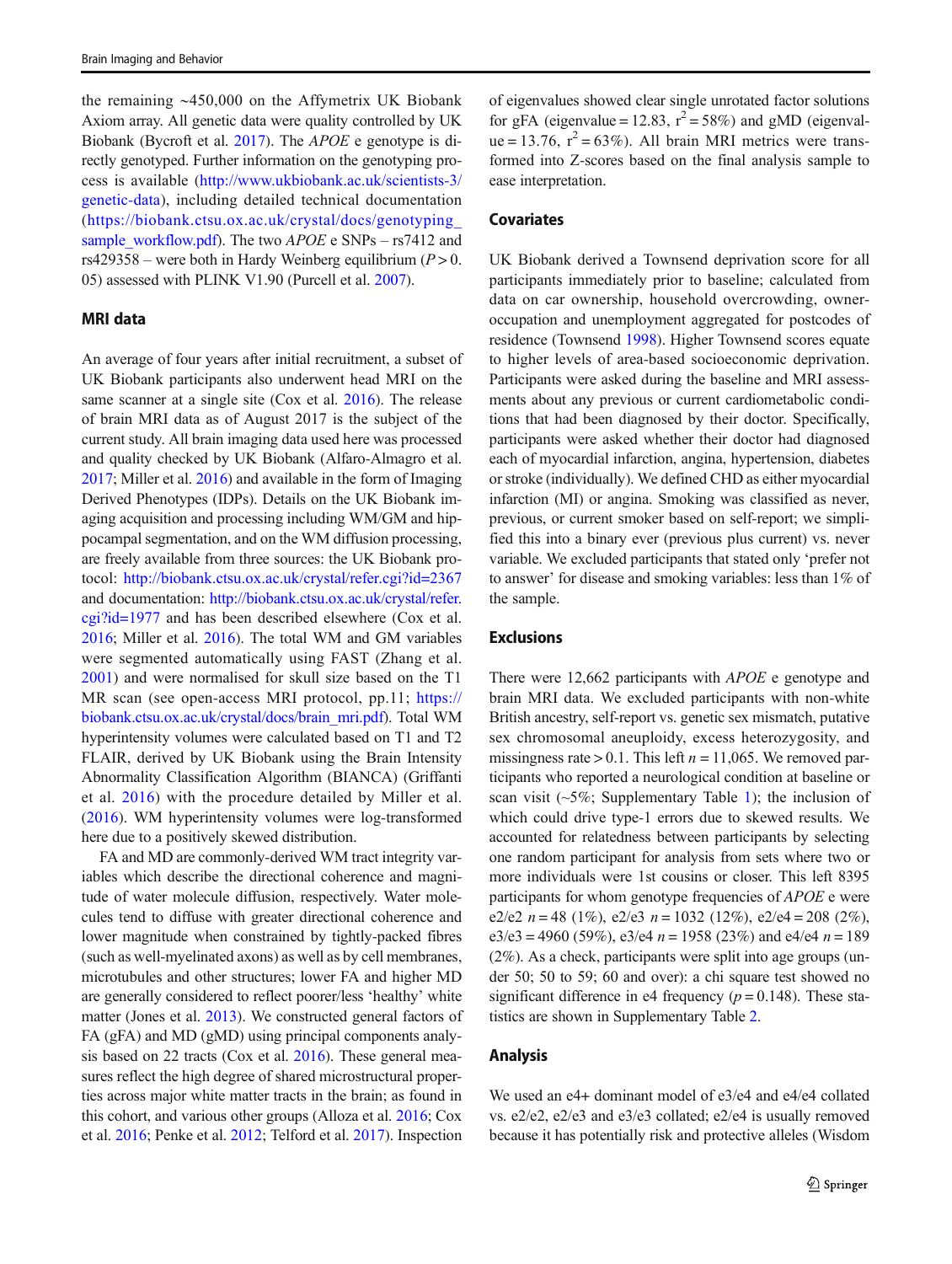et al. [2011](#page-9-0)). We elected for an e4 dominant (i.e. present vs. absent) rather than dose model (i.e. 0/1/2) because there were relatively few e4 homozygotes. We ran two linear regression models to examine associations between e4 genotype and each of the brain imaging parameters: gFA scores, gMD scores, left/right hippocampal volume, total GM, total WM and log WM hyperintensity volumes in  $mm<sup>3</sup>$ , each transformed to Z-scores. For the 'partially adjusted model' we adjusted for age, genetic array, 8 principal components (PCs) and sex. (The PCs were added conservatively to account for possible population stratification, although this made no difference to the results in terms of APOE e4). For the 'fully adjusted model' we then additionally adjusted for Townsend deprivation scores, ever vs. never smoking cigarettes, and self-reported doctor diagnosis of diabetes, hypertension and CHD. For interaction models we added the requisite e4\*age interaction term. Finally, we re-ran analyses with added age<sup>2</sup> and an  $e^{4*}$ age<sup>2</sup> interaction term to capture potentially curvilinear relationships.

We determined an alpha level of  $P < 0.05$  as nominal significance, and corrected for multiple comparisons with the false discovery rate (FDR) using a specialized program (Pike [2011](#page-9-0)). We calculated statistical power using G\*power 3 (Faul et al. [2007\)](#page-8-0). We conducted two additional posthoc sensitivity analyses: firstly, we adjusted for X/Y/Zcoordinates of brain position during scanning, because it was available in only  $n = 6647$  participants. Secondly, we adjusted the final results for baseline assessment centre (one of 22 across the United Kingdom), to reduce the possibility of any systematic procedural differences e.g. handling of blood samples (although note that the MRI scanning data we report on here was single-site).

A significant effect of e4 allele presence vs. absence would indicate mean level differences in the brain parameter of interest as a function of APOE e genotype (vs. absence) crosssectionally. A significant interaction with age (or  $age<sup>2</sup>$ ) would be consistent with a hypothesis of greater (i.e. accelerating) decline with increasing age, according to APOE e4 allele presence vs. absence.

## Results

Descriptive statistics are shown in Table [1,](#page-5-0) including chi square (for ordinal/categorical data) and ANOVA (for continuous data) tests of differences between APOE e4 presence vs. absence groups. There were 8395 participants (mean  $age = 61.55$ , SD = 7.03, range = 46–73), of whom 3953 were male (46.1%). G\*Power 3 showed we had 99% power to find a standardised effect size of Cohen's  $d = 0.1$  (where 0.2 is considered small) for significant associations or interactions, based on our e4 present vs. absent sample sizes.

There were no associations between *APOE* e4 and gFA, gMD (Table [2\)](#page-5-0), left/right hippocampal volumes, total GM or total WM both normalised for skull size: indicating no meanlevel difference in these brain parameters across the sample. There was a significant association between APOE e4 possession and greater WM hyperintensity volume (fully-adjusted standardised beta = 0.088, 95% CI = 0.036 to 0.139,  $P =$ 0.001). There were no significant e4\*cross-sectional age interactions at  $P < 0.05$ . Results were unchanged when we added an age<sup>2</sup> term (i.e. non-linear), adjusted for  $X/Y/Z$ -coordinates of brain position during MRI scanning, or baseline assessment centre. The e4 allele present vs. absent association was generally similar when we additionally corrected the WM hyperintensity volumes for total brain volume (total raw GM plus total raw WM): fully-adjusted standardised beta = 0.083, 95% CIs =  $0.032$  to 0.134,  $P = 0.001$ .

Note that Table [1](#page-5-0) shows a significant difference between e4 absent vs. present in terms of total GM ( $P = 0.002$ ), although this did not survive correction for relevant confounders (e.g. age and sex; see Table [2](#page-5-0)).

As additional exploratory analyses, we analysed the 22 individual tract-specific FA/MD values identified as most sen-sitive to age (Cox et al. [2016\)](#page-8-0). There was one specific significant association, such that e4 carriers tended to have worse FA of the tract forceps major (fully adjusted standardised beta =  $-0.078$ , 95% CI =  $-0.138$  to  $-0.018$ ,  $P = 0.011$ ). However, there were no e4 associations with MD, nor any interactions between e4 and age/age<sup>2</sup> on FA/MD ( $P$  value range otherwise  $= 0.108$  to 0.994; data available upon request). We re-ran the nominally significant e4 present vs. absent association with WM hyperintensity volumes, as an e4/e4 vs. non-e4 model: this was statistically significant (fully-adjusted model standardised beta =  $0.217$ ,  $95\%$  $CI = 0.066$  to 0.368,  $P = 0.005$ ), with the caveat that there were relatively few e4 homozygotes  $(n = 189)$ . The e4 allele present vs. absent association with WM hyperintensity volumes remained significant when corrected for type 1 error with FDR (fully adjusted q-value  $= 0.038$ ) but the association with tract forceps major FA did not (fully adjusted q-value  $>0.05$ ).

Supplementary Table 3 shows that compared with the full UK Biobank sample (after appropriate quality controlling as described in the methods), the imaging sample here had a similar frequency of *APOE* e4 but was slightly less deprived (imaging Townsend mean =  $-2.02$ , SD =  $2.58$  vs.  $-1.58$ , SD = 2.92,  $P < 0.001$  $P < 0.001$ ). Table 1 shows no significant effect of e4 presence vs. absence on log WM hyperintensity volumes, although this was significant in adjusted models. The main reason for this was the statistical adjustment for age at assessment (age at assessment vs. log hyperintensity volume standardised beta in multivariate fully adjusted model =  $0.06$ ,  $95\%$  CI = 0.06 to 0.07,  $P < 0.001$ ), i.e. that when age was accounted for, there was a significant e4 effect. Full final model statistics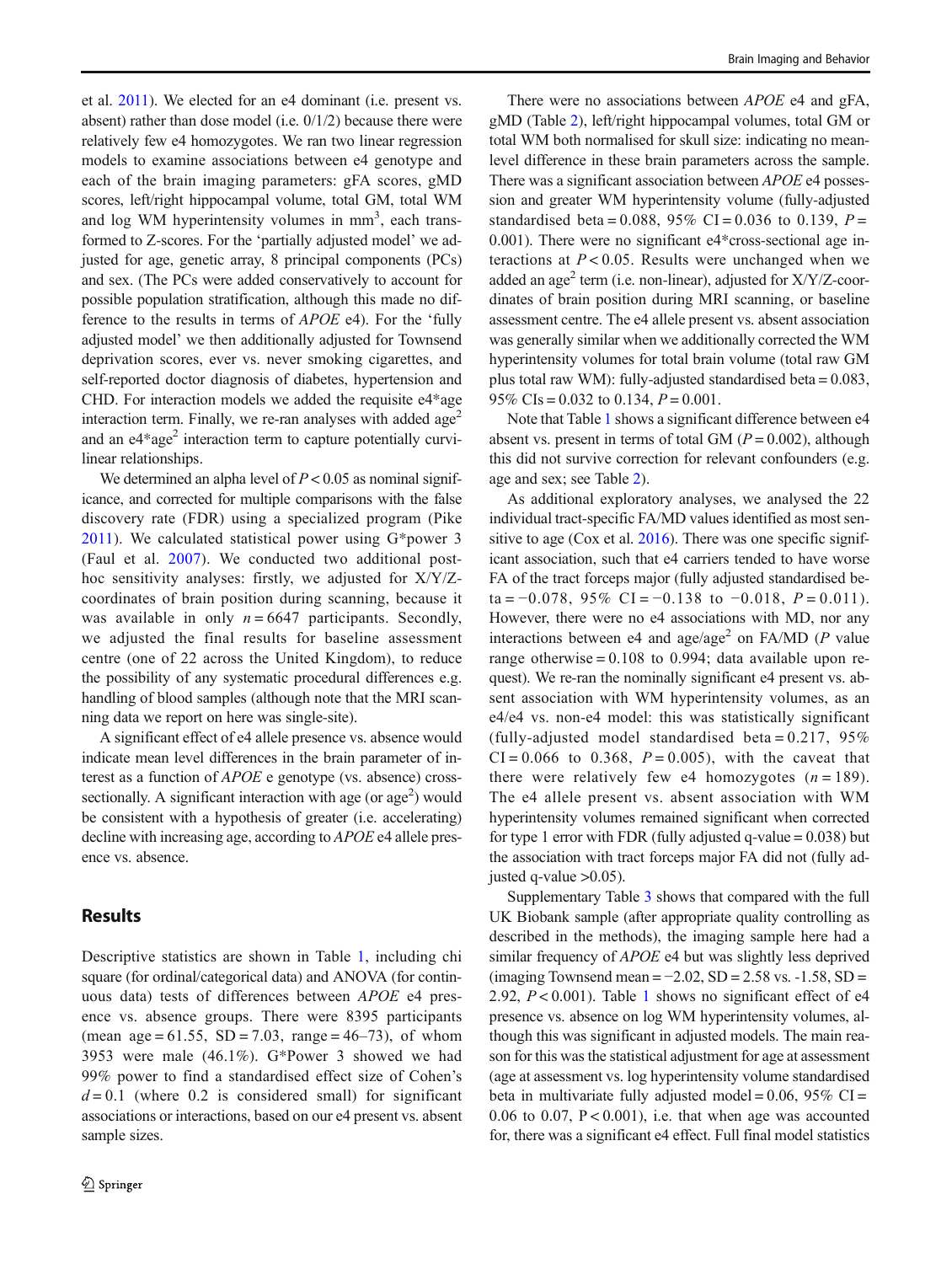#### <span id="page-5-0"></span>Table 1 Descriptive statistics

|                                                                            | e4 absent $(N = 6040; 74\%)$ | e4 present $(N = 2147; 26\%)$ | Effect size | P value |
|----------------------------------------------------------------------------|------------------------------|-------------------------------|-------------|---------|
| Demographic/lifestyle variables                                            |                              |                               |             |         |
| Age in years, mean (SD)                                                    | 61.66(7.03)                  | 61.19(7.04)                   | 0.07        | 0.009   |
| Gender, male $N(\%)$                                                       | 2916 (48.28)                 | 941 (43.83)                   | 0.04        | < 0.001 |
| Townsend score, mean (SD)                                                  | $-2.035(2.58)$               | $-1.98(2.58)$                 | 0.02        | 0.367   |
| Smoking history, ever $N(\%)$                                              | 2249 (40.32)                 | 848 (39.55)                   | 0.07        | 0.536   |
| <b>Brain MRI</b> values                                                    |                              |                               |             |         |
| Left hippocampal volume $(mm^3)$                                           | 3821.69 (468.75)             | 3814.99 (446.79)              | 0.01        | 0.613   |
| Right hippocampal volume $(mm3)$                                           | 3933.61 (480.72)             | 3924.82 (478.75)              | 0.02        | 0.521   |
| Normalised total grey matter (mm <sup>3</sup> )                            | 796,681.00 (47,417.56)       | 800,931.70 (46,699.26)        | 0.09        | 0.002   |
| Normalised total white matter (mm <sup>3</sup> )                           | 711,833.90 (40,033.25)       | 713,252.30 (41,790.69)        | 0.04        | 0.220   |
| White matter hyperintensity vol. (mm <sup>3</sup> ) [before log-transform] | 3517.85 (4480.04)            | 3710.22 (4657.41)             | 0.04        | 0.157   |
| Disease prevalence rates                                                   |                              |                               |             |         |
| Coronary heart disease N, %                                                | 194 (3.22)                   | 59 (2.75)                     | 0.01        | 0.287   |
| Hypertension N, %                                                          | 1387 (22.99)                 | 492 (22.95)                   | < 0.01      | 0.971   |
| Diabetes N, %                                                              | 298 (4.97)                   | 85 (4.00)                     | 0.02        | 0.067   |

Effect size = Cohen's  $d$  for continuous data; Cramer's  $V$  for frequency data

are shown in Supplementary Table 4 and indicate that the e4/ hyperintensity volume association was also independent of significant deleterious effects of male sex, diabetes, hypertension and smoking history.

# **Discussion**

This report examined the potential association between APOE e4 genotype and brain imaging phenotypes of relevance to

|  | Table 2 Associations between APOE e4 presence and brain MRI variables (uncorrected for type-1 error) |  |  |  |  |  |  |
|--|------------------------------------------------------------------------------------------------------|--|--|--|--|--|--|
|--|------------------------------------------------------------------------------------------------------|--|--|--|--|--|--|

|                                          | Partially adjusted |              |              | Fully adjusted     |                  |              |                 |                |
|------------------------------------------|--------------------|--------------|--------------|--------------------|------------------|--------------|-----------------|----------------|
|                                          | b                  | Lower 95% CI | Upper 95% CI | $\boldsymbol{p}$   | $\boldsymbol{b}$ | Lower 95% CI | Upper $95\%$ CI | $\overline{p}$ |
| Association with <i>APOE</i> e4 presence |                    |              |              |                    |                  |              |                 |                |
| gFA                                      | $-0.034$           | $-0.092$     | 0.024        | 0.255              | $-0.034$         | $-0.092$     | 0.025           | 0.259          |
| gMD                                      | 0.027              | $-0.030$     | 0.085        | 0.352              | 0.026            | $-0.031$     | 0.084           | 0.369          |
| Left hippocampus                         | $-0.005$           | $-0.058$     | 0.049        | 0.861              | $-0.003$         | $-0.057$     | 0.051           | 0.911          |
| Right hippocampus                        | $-0.005$           | $-0.058$     | 0.048        | 0.858              | 0.002            | $-0.052$     | 0.055           | 0.954          |
| Total GM (normalised)                    | 0.012              | $-0.031$     | 0.055        | 0.585              | 0.010            | $-0.033$     | 0.053           | 0.645          |
| Total WM (normalised)                    | 0.029              | $-0.025$     | 0.082        | 0.294              | 0.019            | $-0.035$     | 0.072           | 0.496          |
| Total WM hyperintensities                | 0.093              | 0.041        | 0.145        | $4 \times 10^{-4}$ | 0.088            | 0.036        | 0.139           | 0.001          |
| APOE e4*age interaction                  |                    |              |              |                    |                  |              |                 |                |
| gFA                                      | < 0.001            | $-0.008$     | 0.008        | 0.985              | < 0.001          | $-0.008$     | 0.009           | 0.924          |
| gMD                                      | 0.002              | $-0.006$     | 0.010        | 0.661              | 0.001            | $-0.007$     | 0.009           | 0.768          |
| Left hippocampus                         | $-0.004$           | $-0.012$     | 0.003        | 0.252              | $-0.004$         | $-0.012$     | 0.004           | 0.291          |
| Right hippocampus                        | $-0.004$           | $-0.012$     | 0.004        | 0.308              | $-0.004$         | $-0.011$     | 0.004           | 0.342          |
| Total GM (normalised)                    | 0.001              | $-0.005$     | 0.007        | 0.842              | 0.001            | $-0.005$     | 0.007           | 0.638          |
| Total WM (normalised)                    | $-0.004$           | $-0.011$     | 0.004        | 0.340              | $-0.004$         | $-0.012$     | 0.003           | 0.258          |
| Total WM hyperintensities                | $-0.001$           | $-0.008$     | 0.006        | 0.816              | $-0.002$         | $-0.009$     | 0.005           | 0.614          |

Partially adjusted: APOE e4 presence vs. absence plus 8 genetic principal components, assessment centre, genetic array, age in years and sex. Bold typeface denotes p < 0.05. Fully adjusted: (also) Townsend deprivation scores, self-reported diagnosed diabetes; hypertension; coronary heart disease, ever vs. never smoking.

GM grey matter; WM white matter; FA fractional anisotropy; MD mean diffusivity; b standardised beta; CI confidence interval; APOE apolipoprotein e; MRI magnetic resonance imaging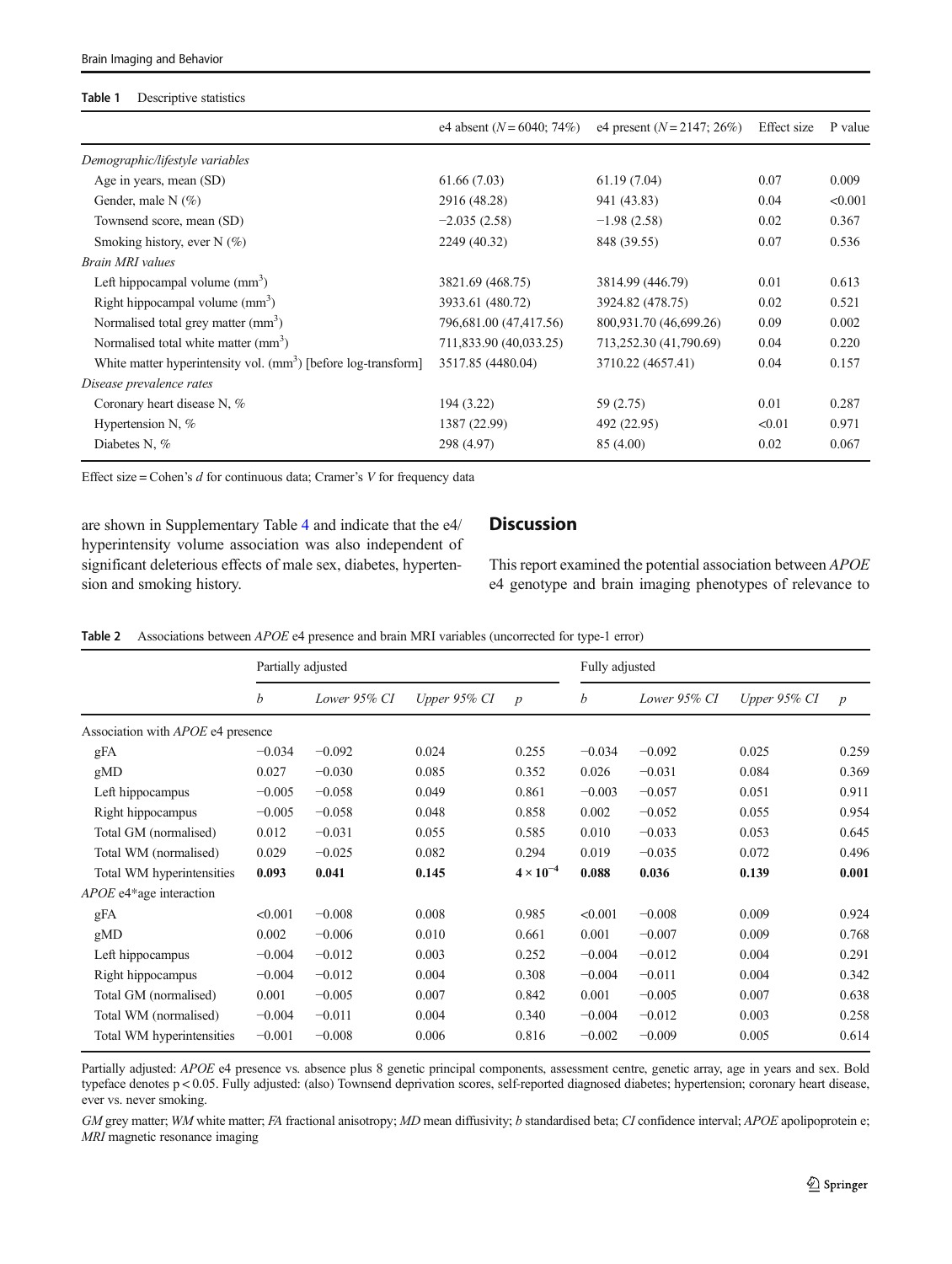cognitive aging and dementia. We have previously reported on the baseline cognitive data from UK Biobank ( $n = 111,739$ ) and reported generally no APOE e4\*age interaction (Lyall et al. [2016b\)](#page-9-0), although the sensitivity of the tests used is unclear because they were novel, very brief, and suffered a degree of floor effects (Lyall et al. [2016a\)](#page-8-0). We expected the brain imaging phenotypes to be more sensitive to age-related differences conditioned on APOE genotype. In terms of addition to the literature, this study is the largest single-site study of APOE e4 genotype and brain imaging metrics which are associated with cognitive aging.

With respect to our hypotheses, there was an association between APOE e4 genotype and significantly increased WM hyperintensity volume, such that e4 carriers exhibited 0.09 SDs greater load than non-carriers, and e4/e4 homozygotes around 0.22 SDs; this reinforces findings in a smaller metaanalysis (e.g.  $n = 4024$ ) (Schilling et al. [2013\)](#page-9-0). One limitation of our data is that the exact mechanisms which lead to rarefication of white matter tissue, are unclear, and may be due to different causes in different people (Wardlaw et al. [2013\)](#page-9-0). The lack of a significant interaction with age provided no evidence that this effect was stronger at older ages; i.e. it was not the case that age and e4 genotype were synergistic. We found no significant associations or age interactions for *APOE* e4 with gFA, gMD, total GM, WM, or hippocampal volumes. The crosssectional age range in the current sample, where most participants were aged 50 to 70 years, may limit our ability to find a significant interaction with age.

We found no significant interaction between crosssectional older age, APOE e4 genotype and worse WM tract integrity (indexed by gFA/gMD) in around 8000 middle to older-aged adults. This is an unusually large non-consortium, single-scanner imaging genetics study, which allowed relatively high statistical power to reliably detect small effects; however we did not find any significant APOE e4 genotypeby-age interactions.

During exploratory analyses, we did find one relatively novel APOE e4 association with a specific tract FA value – namely in the tract forceps major. It is interesting that this tract was not assessed in the previously largest APOE e4/MRI study, using the Lothian Birth Cohort 1936 ( $n = 650$ ) (Lyall et al. [2014\)](#page-8-0). This demonstrates the importance of assessing as many specific WM tracts as can be reliably identified in imaging studies of APOE e genotype, and may indicate some differential sensitivity of some tracts (Cox et al. [2016](#page-8-0); Lyall et al. [2014\)](#page-8-0). This association did attenuate when corrected for type-1 error and may therefore be spurious. It is however worth noting that brain MRI phenotypes are usually strongly correlated (Cox et al. [2016\)](#page-8-0) and generally speaking this can potentially make adjustment for type-1 overly cautious in some circumstances; independent replication in different cohorts is advised (Pike [2011\)](#page-9-0).

We generally found no significant e4 genotype-by-age interactions on total GM, total WM, left or right hippocampal volumes or total WM hyperintensity volume. This is in line with some other findings; Lyall et al. ([2013](#page-8-0)) reported that of six relatively large (N range 198 to 949) studies which examined *APOE* e4 genotype and hippocampal volumes, only two were statistically significant at  $P < 0.05$ . Generally, there is no evidence of a main effect of APOE e4 on GM volume in non-demented adults (Cherbuin et al. [2008](#page-7-0)). In terms of WM hyperintensities, one meta-analysis reported no significant association  $(n = 7351)$  however most studies were of observer-rated WH hyperintensities e.g. Fazekas scores (Paternoster et al. [2009](#page-9-0)) while another did report an association with continuous WM hyperintensity volumes ( $n = 8917$ ) (Schilling et al. [2013](#page-9-0)) (standardised beta = 0.047, 95% CI = 0.0006 to 0.094,  $P =$ 0.05). Our results are therefore mostly in line with a generally null association between APOE e4 and cross-sectional brain volumes in middle age (around 60 years), but not WM hyperintensity volumes and this may suggest that at least part of APOE e4's contribution to worse cognitive ability is via a cerebrovascular-type pathway; although the findings may also to an extent be secondary to prodromal AD.

While our findings are based on principally non-demented middle to older aged individuals, they are supportive of a vascular route from APOE e4 genotype to worse cognitive abilities. The vascular hypothesis of AD suggests significant cardiometabolic contributions to early AD neuropathology, particularly amyloid beta (Janota et al. [2016\)](#page-8-0). It is possible that prodromal AD has not been fully accounted for in the current sample, although very few participants self-reported dementia at assessment.

In terms of limitations, this study tested for a cross-sectional effect of increasing age on brain WM microstructure and structural morphology; a longitudinal within-participants design may be more informative because it would minimize cohort effects associated with being born in different time periods (Anstey et al. [2003\)](#page-7-0). UK Biobank will ultimately conduct longitudinal scanning in  $\sim$ 10,000 participants (Miller et al. [2016\)](#page-9-0). The participants in the current study were of generally good health; we excluded participants who self-reported neurodegenerative diseases or those likely to affect the brain. However these diagnoses are not validated medically and we therefore cannot be certain of their accuracy; a recent analysis of selfreported rheumatoid arthritis in UK Biobank showed that only around half of participants that reported the chronic illness were on relevant medication, which puts the validity of the diagnoses into question (Siebert et al. [2016\)](#page-9-0). Our analyses looked at relatively non-specific brain imaging phenotypes, as compared with for example hippocampal-subfields. Future studies will expand the range of phenotypes, as well as including a larger sample N once more UK Biobank participants have been scanned and their data released.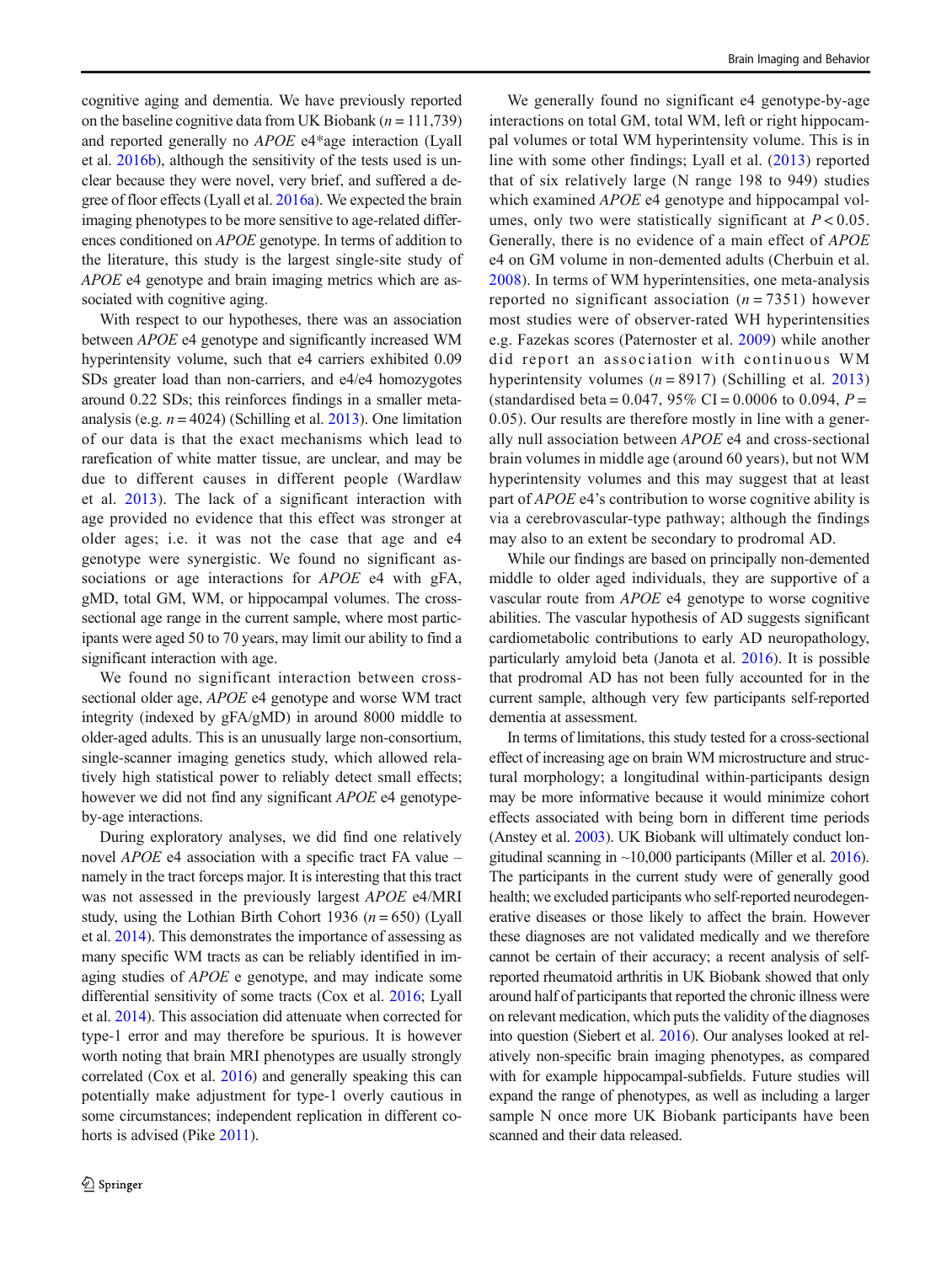<span id="page-7-0"></span>There may be some selection bias in the current sample, where primarily healthier older participants are likely to respond positively to invitation and attend assessment. It is also possible that this occurs across the whole sample with regards socioeconomic status, whereby more middle-class, professional people are liable to participate; we attempted to correct for this with Townsend scores however these are proxies for deprivation rather than being based on individual-level data. Generally, the rate of participants with exclusionary diseases were similar to the full UK Biobank cohort of approximately 500,000 – suggesting little bias in that regard between participants that attended baseline assessment from 2006 to 2010, vs. MRI scanning more recently. The current sample was slightly less deprived than the full UK Biobank dataset of n approximately 500,000. There may also be a degree of survival bias where the APOE e4 by age interaction is underestimated because the older people with a more deleterious effect of e4 are more likely to be missing (Heffernan et al. [2016\)](#page-8-0): we saw no significant difference in e4 frequency by age group  $(\leq 50; 50-59; \geq 60)$  although there was a small but significant overall continuous effect where the e4 carriers were on average around half-a-year younger.

This report examined the effects of APOE e4 genotype on specific known substrates of worse cognitive aging however it was not totally exhaustive. For example, we did not investigate some brain phenotypes that have been reported to underlie some cognitive deficits, such as cortical thickness (Karama et al. [2014\)](#page-8-0) nor did we examine structural brain metrics totally systematically and agnostically, e.g. voxel-based morphometry. Future research will take this more hypothesis-free approach in investigating APOE e4's links to brain structure and its relevance to cognitive abilities.

Our principal finding was that APOE e4 significantly associated with increased WM hyperintensity volumes. In future, UK Biobank will include biomarker and serum lipid data. These data may be used to inform part of the causal chain from APOE genotype (a lipid transporter gene) to cognitive/ brain phenotypes. While this report includes MRI and genetic data on around 10,000 participants from UK Biobank, ultimately around 100,000 will have data on these by around 2023 (Miller et al. [2016\)](#page-9-0); this will permit even greater statistical power in future with which to detect such effects with greater reliability still.

Acknowledgements This research has been conducted using the UK Biobank resource; we are grateful to UK Biobank participants and research team members who collected the data, administered the data release and to the UK Biobank MRI team who processed and checked the MRI variables. This research was conducted using UK Biobank application 17689. Thanks to Prof. Cathryn Lewis and Dr. Matthew Traylor for helpful suggestions.

Funding UK Biobank was established by the Wellcome Trust medical charity, Medical Research Council (MRC), Department of Health, Scottish Government and the Northwest Regional Development Agency. It has also had funding from the Welsh Assembly Government and the British Heart Foundation. Smith is supported by an MRC Mental Health Data Pathfinder Award (MC\_PC\_17217). Cox is supported by grants from the MRC (MR/ M013111/1 and MR/R024065/1) and US National Institutes of Health (National Institute on Aging; 1R01AG054628-01A1) and the work was undertaken within the University of Edinburgh Centre for Cognitive Ageing and Cognitive Epidemiology (<http://www.ccace.ed.ac.uk>), part of the cross council Lifelong Health and Wellbeing Initiative (G0700704/ 84698 and MR/K026992/1). Funding from the Biotechnology and Biological Sciences Research Council (BBSRC), Engineering and Physical Sciences Research Council (EPSRC), Economic and Social Research Council (ESRC) and MRC is gratefully acknowledged.

#### Compliance with ethical standards

Conflict of interest IJD is a UK Biobank participant. JPP and NS are members of the UK Biobank scientific advisory committee. None of these factors affected study conception, analysis or interpretation.

Ethical approval This study was conducted under generic approval from the NHS National Research Ethics Service (approval letter dated 17th June 2011, ref. 11/NW/0382).

Informed consent UK Biobank participants provided written consent at baseline assessment, and later at MRI: [http://www.ukbiobank.ac.uk/wp](http://www.ukbiobank.ac.uk/wp-content/uploads/2011/06/Consent_form.pdf)[content/uploads/2011/06/Consent\\_form.pdf](http://www.ukbiobank.ac.uk/wp-content/uploads/2011/06/Consent_form.pdf)

Open Access This article is distributed under the terms of the Creative Commons Attribution 4.0 International License (http:// creativecommons.org/licenses/by/4.0/), which permits unrestricted use, distribution, and reproduction in any medium, provided you give appropriate credit to the original author(s) and the source, provide a link to the Creative Commons license, and indicate if changes were made.

### **References**

- Alfaro-Almagro, F., Jenkinson, M., Bangerter, N. K., Andersson, J. L. R., Griffanti, L., Douaud, G., et al. (2017). Image processing and quality control for the first 10,000 brain imaging datasets from UK biobank. NeuroImage. [https://doi.org/10.](https://doi.org/10.1016/j.neuroimage.2017.10.034) [1016/j.neuroimage.2017.10.034.](https://doi.org/10.1016/j.neuroimage.2017.10.034)
- Alloza, C., Cox, S. R., Duff, B., Semple, S. I., Bastin, M. E., Whalley, H. C., & Lawrie, S. M. (2016). Information processing speed mediates the relationship between white matter and general intelligence in schizophrenia. Psychiatry Research: Neuroimaging, 254, 26–33. [https://doi.org/10.1016/j.pscychresns.2016.05.008.](https://doi.org/10.1016/j.pscychresns.2016.05.008)
- Anstey, K. J., Hofer, S. M., & Luszcz, M. A. (2003). Cross-sectional and longitudinal patterns of dedifferentiation in late-life cognitive and sensory function: The effects of age, ability, attrition, and occasion of measurement. Journal of Experimental Psychology: General, 132(3), 470–487. <https://doi.org/10.1037/0096-3445.132.3.470>.
- Bycroft, C., Freeman, C., Petkova, D., Band, G., Elliott, L. T., Sharp, K., et al. (2017). Genome-wide genetic data on ~500,000 UK biobank participants. BiorXiv, 166298. [https://doi.org/10.1101/166298.](https://doi.org/10.1101/166298)
- Cherbuin, N., Anstey, K. J., Sachdev, P. S., Maller, J. J., Meslin, C., Mack, H. A., Wen, W., & Easteal, S. (2008). Total and regional gray matter volume is not related to APOE\*E4 status in a community sample of middle-aged individuals. The Journals of Gerontology. Series A, Biological Sciences and Medical Sciences, 63(5), 501-504 [http://](http://www.ncbi.nlm.nih.gov/pubmed/18511754) [www.ncbi.nlm.nih.gov/pubmed/18511754](http://www.ncbi.nlm.nih.gov/pubmed/18511754).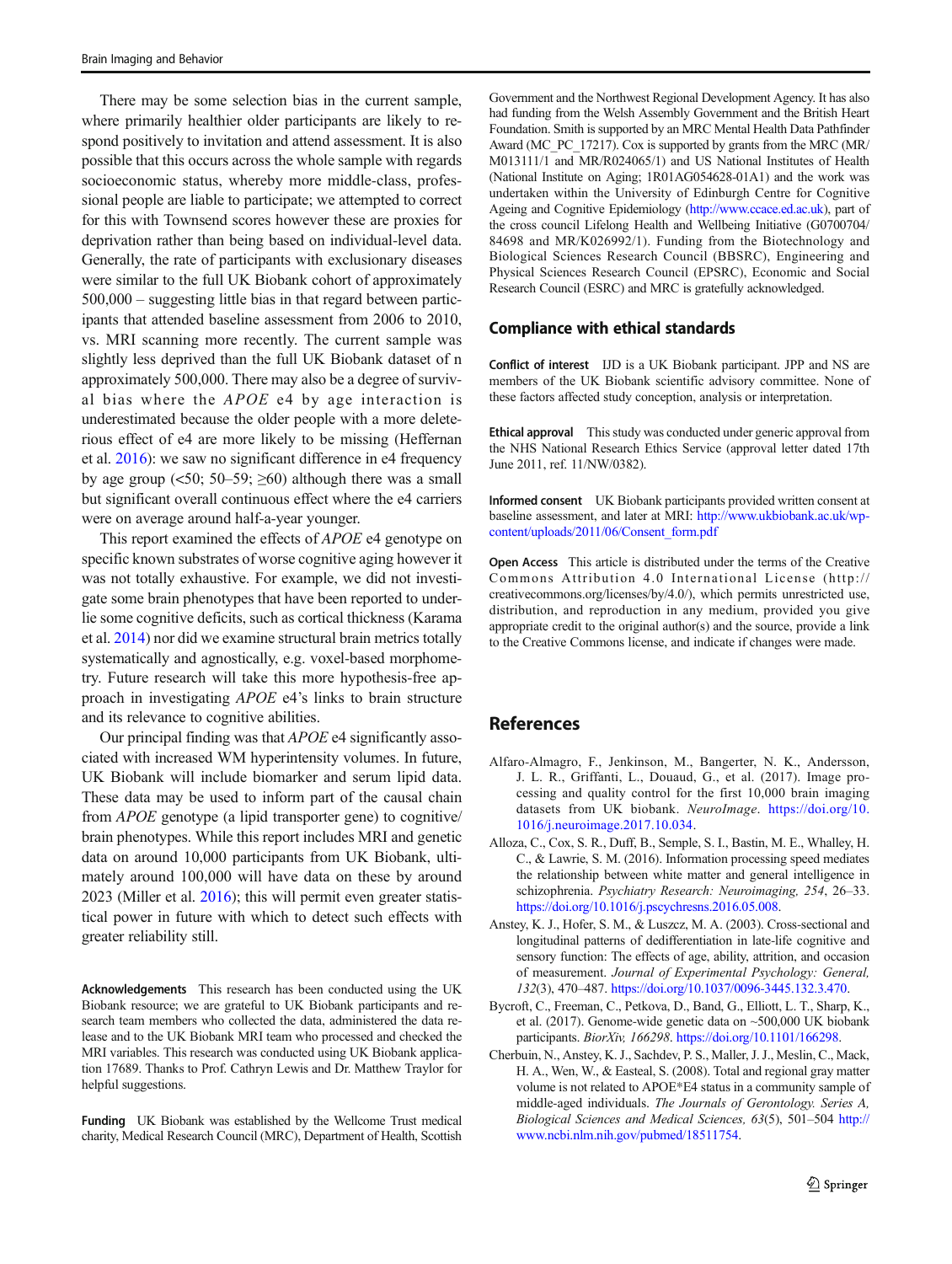- <span id="page-8-0"></span>Cox, S. R., Ritchie, S. J., Tucker-Drob, E. M., Liewald, D. C., Hagenaars, S. P., Davies, G., Wardlaw, J. M., Gale, C. R., Bastin, M. E., & Deary, I. J. (2016). Ageing and brain white matter structure in 3, 513 UK biobank participants. Nature Communications, 7, 13629. <https://doi.org/10.1038/ncomms13629>.
- Cox, S. R., Ritchie, S. J., Dickie, D. A., Pattie, A., Royle, N. A., Corley, J., Aribisala, B. S., Harris, S. E., Valdés Hernández, M., Gow, A. J., Muñoz Maniega, S., Starr, J. M., Bastin, M. E., Wardlaw, J. M., & Deary, I. J. (2017). Interaction of APOE e4 and poor glycemic control predicts white matter hyperintensity growth from 73 to 76. Neurobiology of Aging, 54, 54–58. [https://doi.org/10.1016/j.](https://doi.org/10.1016/j.neurobiolaging.2017.02.014) [neurobiolaging.2017.02.014.](https://doi.org/10.1016/j.neurobiolaging.2017.02.014)
- Davies, G., Armstrong, N., Bis, J. C., Bressler, J., Chouraki, V., Giddaluru, S., Hofer, E., Ibrahim-Verbaas, C. A., Kirin, M., Lahti, J., van der Lee, S. J., le Hellard, S., Liu, T., Marioni, R. E., Oldmeadow, C., Postmus, I., Smith, A. V., Smith, J. A., Thalamuthu, A., Thomson, R., Vitart, V., Wang, J., Yu, L., Zgaga, L., Zhao, W., Boxall, R., Harris, S. E., Hill, W. D., Liewald, D. C., Luciano, M., Adams, H., Ames, D., Amin, N., Amouyel, P., Assareh, A. A., Au, R., Becker, J. T., Beiser, A., Berr, C., Bertram, L., Boerwinkle, E., Buckley, B. M., Campbell, H., Corley, J., de Jager, P. L., Dufouil, C., Eriksson, J. G., Espeseth, T., Faul, J. D., Ford, I., Scotland, G., Gottesman, R. F., Griswold, M. E., Gudnason, V., Harris, T. B., Heiss, G., Hofman, A., Holliday, E. G., Huffman, J., Kardia, S. L. R., Kochan, N., Knopman, D. S., Kwok, J. B., Lambert, J. C., Lee, T., Li, G., Li, S. C., Loitfelder, M., Lopez, O. L., Lundervold, A. J., Lundqvist, A., Mather, K. A., Mirza, S. S., Nyberg, L., Oostra, B. A., Palotie, A., Papenberg, G., Pattie, A., Petrovic, K., Polasek, O., Psaty, B. M., Redmond, P., Reppermund, S., Rotter, J. I., Schmidt, H., Schuur, M., Schofield, P. W., Scott, R. J., Steen, V. M., Stott, D. J., van Swieten, J. C., Taylor, K. D., Trollor, J., Trompet, S., Uitterlinden, A. G., Weinstein, G., Widen, E., Windham, B. G., Jukema, J. W., Wright, A. F., Wright, M. J., Yang, Q., Amieva, H., Attia, J. R., Bennett, D. A., Brodaty, H., de Craen, A. J. M., Hayward, C., Ikram, M. A., Lindenberger, U., Nilsson, L. G., Porteous, D. J., Räikkönen, K., Reinvang, I., Rudan, I., Sachdev, P. S., Schmidt, R., Schofield, P. R., Srikanth, V., Starr, J. M., Turner, S. T., Weir, D. R., Wilson, J. F., van Duijn, C., Launer, L., Fitzpatrick, A. L., Seshadri, S., Mosley, T. H., & Deary, I. J. (2015). Genetic contributions to variation in general cognitive function: A meta-analysis of genome-wide association studies in the CHARGE consortium (N=53949). Molecular Psychiatry, 20(2), 183–192. <https://doi.org/10.1038/mp.2014.188>.
- Debette, S., & Markus, H. S. (2010). The clinical importance of white matter hyperintensities on brain magnetic resonance imaging: Systematic review and meta-analysis. BMJ, 341, c3666. [https://](https://doi.org/10.1136/BMJ.C3666) [doi.org/10.1136/BMJ.C3666](https://doi.org/10.1136/BMJ.C3666).
- Eisenberg, D. T. A., Kuzawa, C. W., & Hayes, M. G. (2010). Worldwide allele frequencies of the human apolipoprotein E gene: Climate, local adaptations, and evolutionary history. American Journal of Physical Anthropology, 143(1), 100–111. <https://doi.org/10.1002/ajpa.21298>.
- Faul, F., Erdfelder, E., Lang, A.-G., & Buchner, A. (2007). G\*power 3: A flexible statistical power analysis program for the social, behavioral, and biomedical sciences. Behavior Research Methods, 39(2), 175– 191. [https://doi.org/10.3758/BF03193146.](https://doi.org/10.3758/BF03193146)
- Ferencz, B., Laukka, E. J., Lövdén, M., Kalpouzos, G., Keller, L., Graff, C., Wahlund, L. O., Fratiglioni, L., & Bäckman, L. (2013). The influence of APOE and TOMM40 polymorphisms on hippocampal volume and episodic memory in old age. Frontiers in Human Neuroscience, 7, 198. <https://doi.org/10.3389/fnhum.2013.00198>.
- Griffanti, L., Zamboni, G., Khan, A., Li, L., Bonifacio, G., Sundaresan, V., Schulz, U. G., Kuker, W., Battaglini, M., Rothwell, P. M., & Jenkinson, M. (2016). BIANCA (brain intensity AbNormality classification algorithm): A new tool for automated segmentation of white matter hyperintensities. NeuroImage, 141, 191–205 [http://](http://www.sciencedirect.com/science/article/pii/S1053811916303251) [www.sciencedirect.com/science/article/pii/S1053811916303251.](http://www.sciencedirect.com/science/article/pii/S1053811916303251)
- Heffernan, A. L., Chidgey, C., Peng, P., Masters, C. L., & Roberts, B. R. (2016). The neurobiology and age-related prevalence of the  $\varepsilon$ 4 allele of apolipoprotein E in Alzheimer's disease cohorts. Journal of Molecular Neuroscience, 60, 1–9. [https://doi.org/10.1007/s12031-](https://doi.org/10.1007/s12031-016-0804-x) [016-0804-x](https://doi.org/10.1007/s12031-016-0804-x).
- Heise, V., Filippini, N., Ebmeier, K. P., & Mackay, C. E. (2011). The APOE  $\varepsilon$ 4 allele modulates brain white matter integrity in healthy adults. Molecular Psychiatry, 16(9), 908–916. [https://doi.org/10.](https://doi.org/10.1038/mp.2010.90) [1038/mp.2010.90](https://doi.org/10.1038/mp.2010.90).
- Holtzman, D. M., Herz, J., & Bu, G. (2012). Apolipoprotein E and apolipoprotein E receptors: Normal biology and roles in Alzheimer disease. Cold Spring Harbor Perspectives in Medicine, 2(3), a006312. [https://doi.org/10.1101/cshperspect.a006312.](https://doi.org/10.1101/cshperspect.a006312)
- Jack, C. R., Petersen, R. C., Xu, Y. C., O'Brien, P. C., Waring, S. C., Tangalos, E. G., et al. (1998). Hippocampal atrophy and apolipoprotein E genotype are independently associated with Alzheimer's disease. Annals of Neurology, 43(3), 303–310. [https://doi.org/10.1002/](https://doi.org/10.1002/ana.410430307) [ana.410430307.](https://doi.org/10.1002/ana.410430307)
- Janota, C., Lemere, C. A., & Brito, M. A. (2016). Dissecting the contribution of vascular alterations and aging to Alzheimer's disease. Molecular Neurobiology, 53(6), 3793–3811. [https://doi.org/10.](https://doi.org/10.1007/s12035-015-9319-7) [1007/s12035-015-9319-7.](https://doi.org/10.1007/s12035-015-9319-7)
- Jones, D. K., Knösche, T. R., & Turner, R. (2013). White matter integrity, fiber count, and other fallacies: The do's and don'ts of diffusion MRI. NeuroImage, 73, 239–254. [https://doi.org/10.1016/j.](https://doi.org/10.1016/j.neuroimage.2012.06.081) [neuroimage.2012.06.081.](https://doi.org/10.1016/j.neuroimage.2012.06.081)
- Karama, S., Bastin, M. E., Murray, C., Royle, N. A., Penke, L., Muñoz Maniega, S., Gow, A. J., Corley, J., Valdés Hernández, M. C., Lewis, J. D., Rousseau, M. É., Lepage, C., Fonov, V., Collins, D. L., Booth, T., Rioux, P., Sherif, T., Adalat, R., Starr, J. M., Evans, A. C., Wardlaw, J. M., & Deary, I. J. (2014). Childhood cognitive ability accounts for associations between cognitive ability and brain cortical thickness in old age. Molecular Psychiatry, 19(5), 555–559. <https://doi.org/10.1038/mp.2013.64>.
- Killiany, R. J., Hyman, B. T., Gomez-Isla, T., Moss, M. B., Kikinis, R., Jolesz, F., Tanzi, R., Jones, K., & Albert, M. S. (2002). MRI measures of entorhinal cortex vs hippocampus in preclinical AD. Neurology, 58(8), 1188–1196 [http://www.ncbi.nlm.nih.gov/](http://www.ncbi.nlm.nih.gov/pubmed/11971085) [pubmed/11971085.](http://www.ncbi.nlm.nih.gov/pubmed/11971085)
- Lutz, M. W., Crenshaw, D. G., Saunders, A. M., & Roses, A. D. (2010). Genetic variation at a single locus and age of onset for Alzheimer's disease. Alzheimer's & Dementia: The Journal of the Alzheimer's Association;, 6(2), 125–131. [https://doi.org/10.1016/j.jalz.2010.01.](https://doi.org/10.1016/j.jalz.2010.01.011) [011](https://doi.org/10.1016/j.jalz.2010.01.011).
- Lyall, D. M., Royle, N. A., Harris, S. E., Bastin, M. E., Maniega, S. M., Murray, C., Lutz, M. W., Saunders, A. M., Roses, A. D., del Valdés Hernández, M. C., Starr, J. M., Porteous, D. J., Wardlaw, J. M., & Deary, I. J. (2013). Alzheimer's disease susceptibility genes APOE and TOMM40, and hippocampal volumes in the Lothian birth cohort 1936. PLoS One, 8(11), e80513. [https://doi.org/10.1371/](https://doi.org/10.1371/journal.pone.0080513) [journal.pone.0080513](https://doi.org/10.1371/journal.pone.0080513).
- Lyall, D. M., Harris, S. E., Bastin, M. E., Munoz Maniega, S., Murray, C., Lutz, M. W., et al. (2014). Alzheimer's disease susceptibility genes APOE and TOMM40, and brain white matter integrity in the Lothian birth cohort 1936. Neurobiology of Aging, 35(6), 1513.e25–1513.e33. [https://doi.org/10.1016/j.neurobiolaging.](https://doi.org/10.1016/j.neurobiolaging.2014.01.006) [2014.01.006](https://doi.org/10.1016/j.neurobiolaging.2014.01.006) .
- Lyall, D. M., Muñoz Maniega, S., Harris, S. E., Bastin, M. E., Murray, C., Lutz, M. W., Saunders, A. M., Roses, A. D., del C. Valdés Hernández, M., Royle, N. A., Starr, J. M., Porteous, D. J., Deary, I. J., & Wardlaw, J. M. (2015). APOE/TOMM 40 genetic loci, white matter hyperintensities, and cerebral microbleeds. International Journal of Stroke, 10(8), 1297–1300. [https://doi.org/10.1111/ijs.](https://doi.org/10.1111/ijs.12615) [12615.](https://doi.org/10.1111/ijs.12615)
- Lyall, D. M., Cullen, B., Allerhand, M., Smith, D. J., Mackay, D., Evans, J., Anderson, J., Fawns-Ritchie, C., McIntosh, A. M., Deary, I. J., &